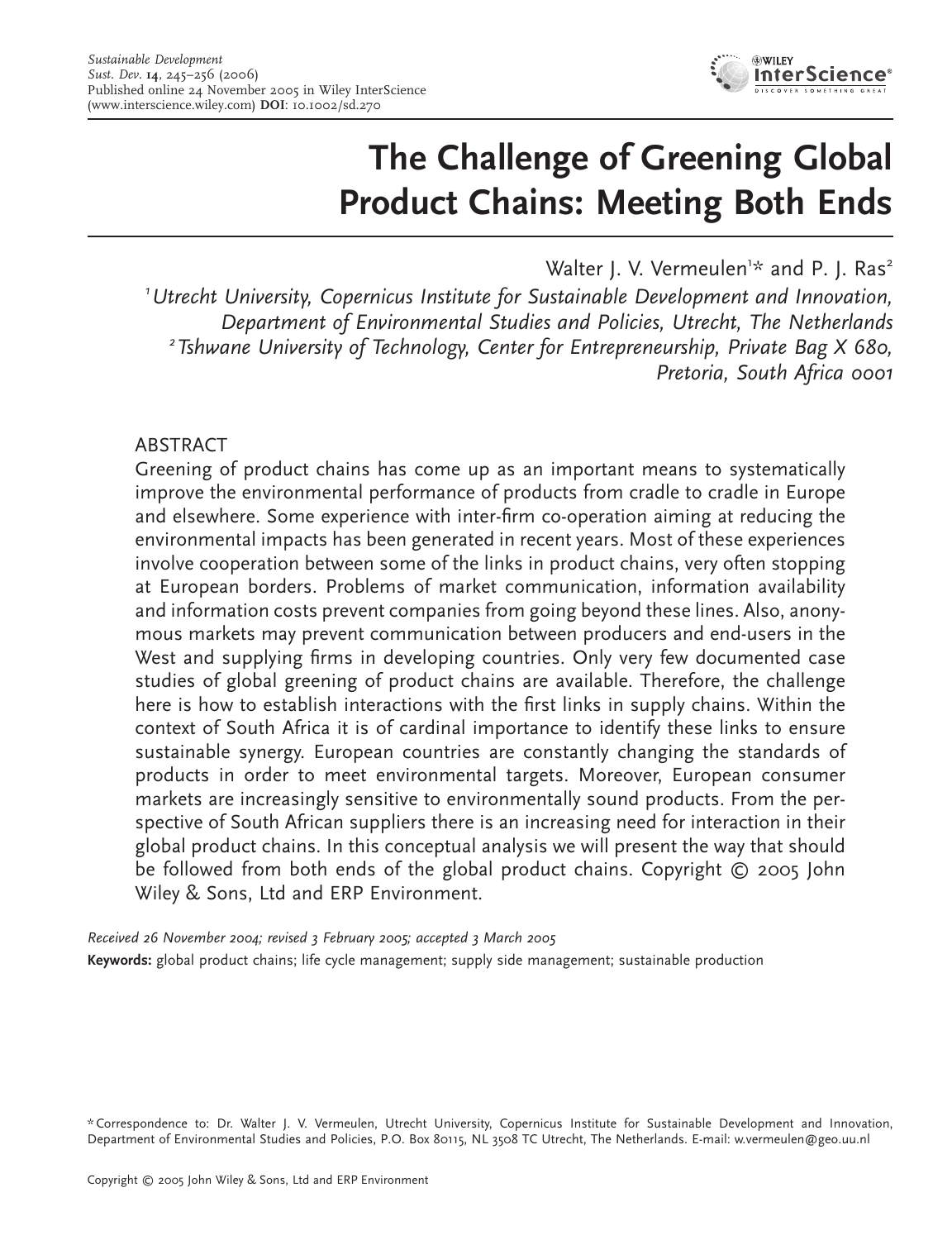#### **Introduction**

HE OLD NOTION OF 'DEVELOPMENT VERSUS ENVIRONMENT' HAS GIVEN WAY TO A NEW VIEW IN<br>which better environmental stewardship is essential to sustain development (World Bank, 2003).<br>According to Todaro and Smith, environmentalis HE OLD NOTION OF 'DEVELOPMENT VERSUS ENVIRONMENT' HAS GIVEN WAY TO A NEW VIEW IN which better environmental stewardship is essential to sustain development (World Bank, 2003). According to Todaro and Smith, environmentalists have used the term 'sustainability' in an attempt to clarify the desired balance between economic growth on the one hand and environreport, sustainability refers to meeting the needs of the present generation without compromising the needs of future generations, but often omitted in citing Brundtland are the subsequent lines where sustainability is linked to bridging the inequality in global economic exchanges (WCED, 1987). The cycles of production and consumption in practice are often global chains of human activity.

The critical issue is to find production procedures to meet the consumption demand of products in this growing global market, while promoting positive ecological and social impacts throughout the value chain. *This gave rise to the emergence of greening of product chains with a strong emphasis on managing supply chains.*

Todaro and Smith further point out that the natural base of a country and the quality of its air, water and land represents a common heritage for all generations. It is therefore important that development policy-makers incorporate some form of environmental accounting into their decisions to accommodate this philosophy. The further importance emanates from the European countries that are becoming increasingly sensitive to environmental sound products.

Welford adds another argument: the current world of globalization leads to an increase in the 'weightlessness' of corporations as companies externalize more of their production activities. Since systems are essentially an internal management tool, this externalization means that they cannot manage many of the environmental impacts of the modern corporation. He argues that a new emphasis must be placed on environmental supply chain management and extended producer responsibility running in parallel with new initiatives on social responsibility and fairer trading relationships (Welford, 2003).

Creating fairer trading relationships is one of the important issues on the global agenda for multilateral agreements between nations. It requires breaking down tariff barriers and export subsidies used by developed countries to dump their surplus products (Stiglitz, 1999). One might also suggest applying international agreements to introduce green requirements in international trade relations. Esty has shown that such an approach would face many practical obstacles: endless disputes on goals, controversies on valuation methods, intervention by powerful political forces in any of the many nations involved, leading to a high level of inertia (Esty, 1999). The greening of global product chains forms a challenging business-to-business shortcut for creating fairer trading relationships, avoiding the long and slow route of negotiating nations. However, globe-wide cooperation between suppliers, producers and retailers has its own practical obstacles to deal with. In this article we will discuss these.

### **Purpose of This Article**

In this article we investigate the emerging challenge of greening of global product chains. First we discuss its origins and philosophy and then look briefly at the key methodology. In the fourth section we explore possible motives for producers at the end of the product chain and, based on early experiences, possible barriers that will need to be dealt with. Thereafter we will discuss a producer's perspective from the input side of the product chain. Only a few practical experiences with global greening of product chains have been documented, and we discuss some experiences in the fifth section. Finally, we formulate a research agenda.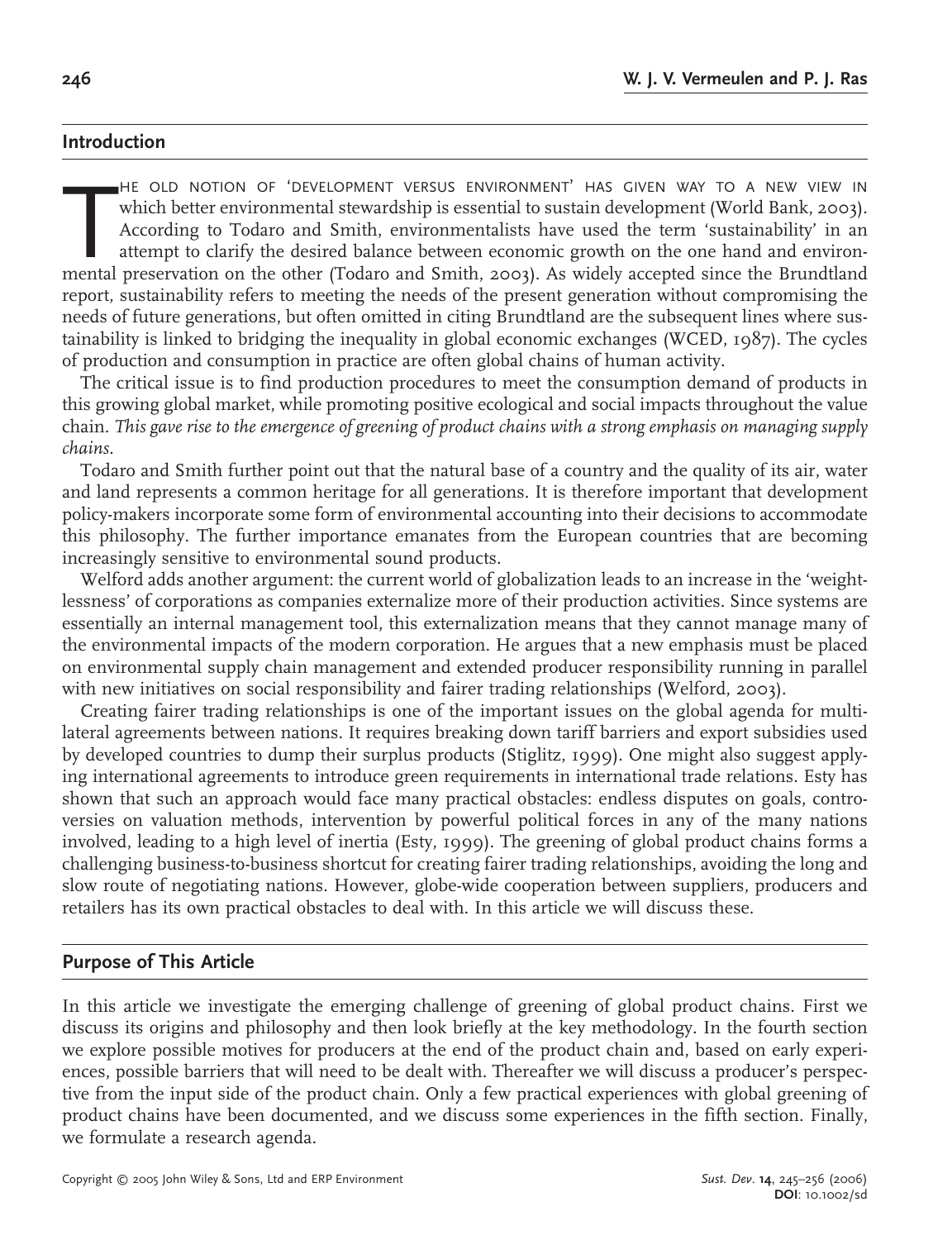#### **Emergence of Greening of Product Chains**

Many companies have improved their environmental performance by taking advantage of clean production methodologies and by applying principles of environmental management to their organization (Vermeulen, 2002a). One can argue that these approaches focus on intra-firm activities, such as applying add-on cleaning technologies, wastewater treatment and treatment of hazardous waste. These activities are often costly and cause other environmental problems with remaining concentrated hazardous wastes. A second focus for improvement of business's environmental performance emerged with pollution prevention activities, still being mainly intra-firm activities, such as good housekeeping, process improvements, waste management etc. Companies taking another further step have also employed activities in selecting cleaner resources and input materials and rethinking the design of their products (Tukker *et al.*, 2001). Although also these steps may in practice be still mostly an intra-firm activity, here we see a first step towards working in the life cycle of products: companies try to identify opportunities for environmental improvements both inside the entrance gates of their production units and outside by cooperating with their main suppliers.

In the 1990s this trend has been taken a step further by a number of companies and research institutes. Following the line of the life cycle of products, a more fundamental approach can be taken, systematically trying to identify possible opportunities for environmental improvements in all phases of the entire life cycle, for all possible environmental effects (Sinding, 2000). This approach is known as life cycle management (Sharfman *et al.*, 1997; Frankl, 2002), integrated chain management (Vermeulen *et al.*, 1994; Cramer, 1996) or green supply chain management (Chouinard and Brown, 1997; Zsidisin and Siferd, 2001). See Sinding for even more comparable approaches (Sinding, 2000). The first two concepts mainly cover the same area of attention from cradle to cradle, as these approaches both look at the supply side and at the post-production phases of the product life cycles: improving the performance-in-use and post-consumption phase recovery of used material and energy incorporated in product wastes ('cradle to cradle' instead of 'cradle to grave' implies the inclusion of attention to organizing reuse of disposed materials in the post-consumption phase) (Vermeulen and Weterings, 1997). Green supply chain management may be more limited, being focused on the inputs for the company involved by applying green procurement policies (Wycherley, 1999). Here we choose to apply the term *greening of product chains* because of the new global trend, thus stressing the focus of many of these activities on improving finished products for the consumer market.

Still only limited cases of experience are reported in the scientific literature, but companies in many countries are making steps in this direction. Experience has shown that if companies are applying greening of product chains, in practice they tend to concentrate on the closest and best known supply chain links (Vermeulen *et al.*, 1994; Wycherley, 1999; Holt, 2004). A fundamental feature here is that product life cycles in our globalized economy are generally cross border. There are no known figures about it, but one can state that a large and growing share of all products consumed in Europe have their origins in resources or partly manufacturing in developing countries, which is also expressed in assessments of ecological footprints of nations (Wackernagel and Rees, 1996; van Vuuren *et al.*, 1999). Coming from this observation, the ultimate implication is that supply chain management needs to be taken up on the global scale: greening of global product chains, involving cooperation along the entire supply chain back to its sources in developing countries. Only a few such experiences are actually known, those described mainly stemming from fair trade initiatives. In this article we want to concentrate on these global supply chains and especially on activities by firms within their own supply chain.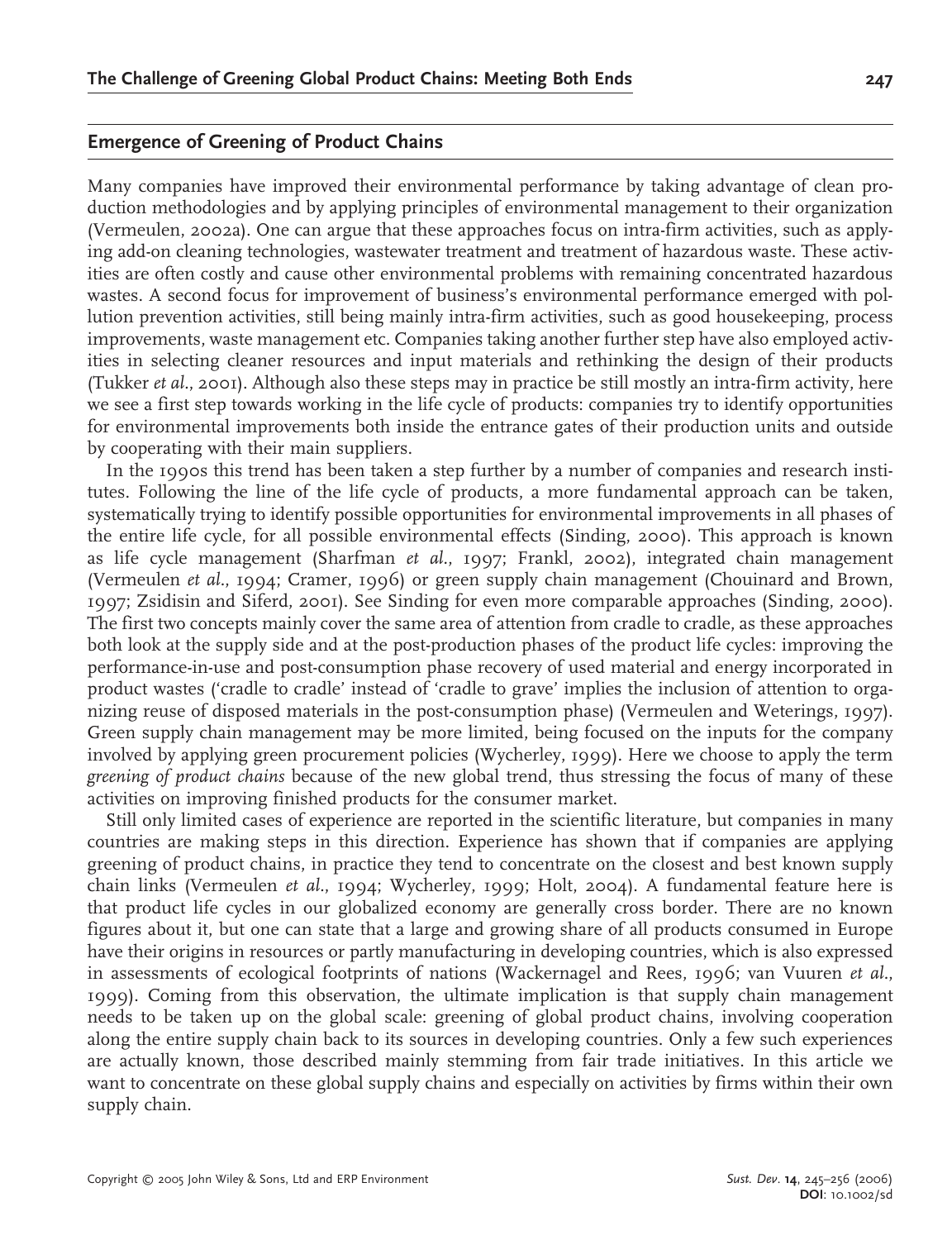### **Required Methods and Tools**

Various scholars have suggested methodologies for greening of product chains (Vermeulen *et al.*, 1994; Six *et al.*, 1995; Cramer, 1996; Wolters *et al.*, 1997; de Groene and Hermans, 1998; Seuring, 2004). Although the perspectives and the emphasis on various stages of the life cycle may differ, a common methodology has emerged during the 1990s. In theory, greening of product chains should involve application of life cycle analysis, leading to improvement activities:

- producers analyse the entire life cycle of their product, identifying major environmental effects;
- they decide on objectives, either self-imposed, aiming at environmental excellence in niche markets, or applying readily available sector wide standards (such as ecolabel criteria);
- they analyse at these crucial points the level of reduction of environmental impacts resulting from possible improvements in methods of production, use and discarding of the product;
- they analyse the economics of suggested improvements (de Groene and Hermans, 1998) and select which improvements are to be implemented;
- they implement the improvements selected within their own production facilities;
- they engage in inter-firm cooperation aiming at implementation of identified improvements on the input side of their product life cycles (procurement, co-operation with main suppliers, co-makerships) and on the output side (organizing recycling, maintenance, information on proper use etc.);
- they develop systems of control, preferably including third parties able to generate legitimacy (Kogg, 2003).

To identify major environmental effects and set improvement targets the three following principles of greening of product chains may be applied (Daly, 1990; Vermeulen *et al.*, 1994; Cramer, 1996):

- reduction in the use of fossil fuels and the maximum possible use of sustainable energy sources;
- retention of biogenic and mineralogenic (non-renewable) raw materials for as long as possible in the cycle, unless this is environmentally inefficient (this means on the one hand promoting *longer product life*, and on the other hand cascade-fashion production of as *many recycling levels and recycling loops* as possible);
- maintenance of a balance throughout the entire process of composition and decomposition of biogenic (renewable) raw materials.

Looking from the perspective of actors inside a product chain, these general principles seem to be just a first rough pointer. Companies taking first steps in this direction, from pollution prevention, environmental management or maybe total quality management, will need to take a pragmatic approach (Six *et al.*, 1995). Starting with already known bottlenecks in the supply chain, co-operating with trusted partners may very well be a indispensable first step, before upgrading to a more comprehensive approach.

Another issue here is the question of perspective: who is to apply greening of product chains and what are implications for the use of tools and methodologies? A distinction can be made between '*inside chain actors*', being a part of the supply chain they study, versus '*actors from outside*' (such as research institutes or government agencies). The first group will naturally have a tendency to restrict their search to options they can decide upon, while the degree of freedom in identifying opportunities will be much larger for the second group. Implementing options for improvement may often require government assistance (Cramer *et al.*, 1995; Vermeulen and Weterings, 1997; de Groene and Hermans, 1998), thus making *inside chain actors* dependent on government policies (e.g. in the form of recycling policies, or pricing policies).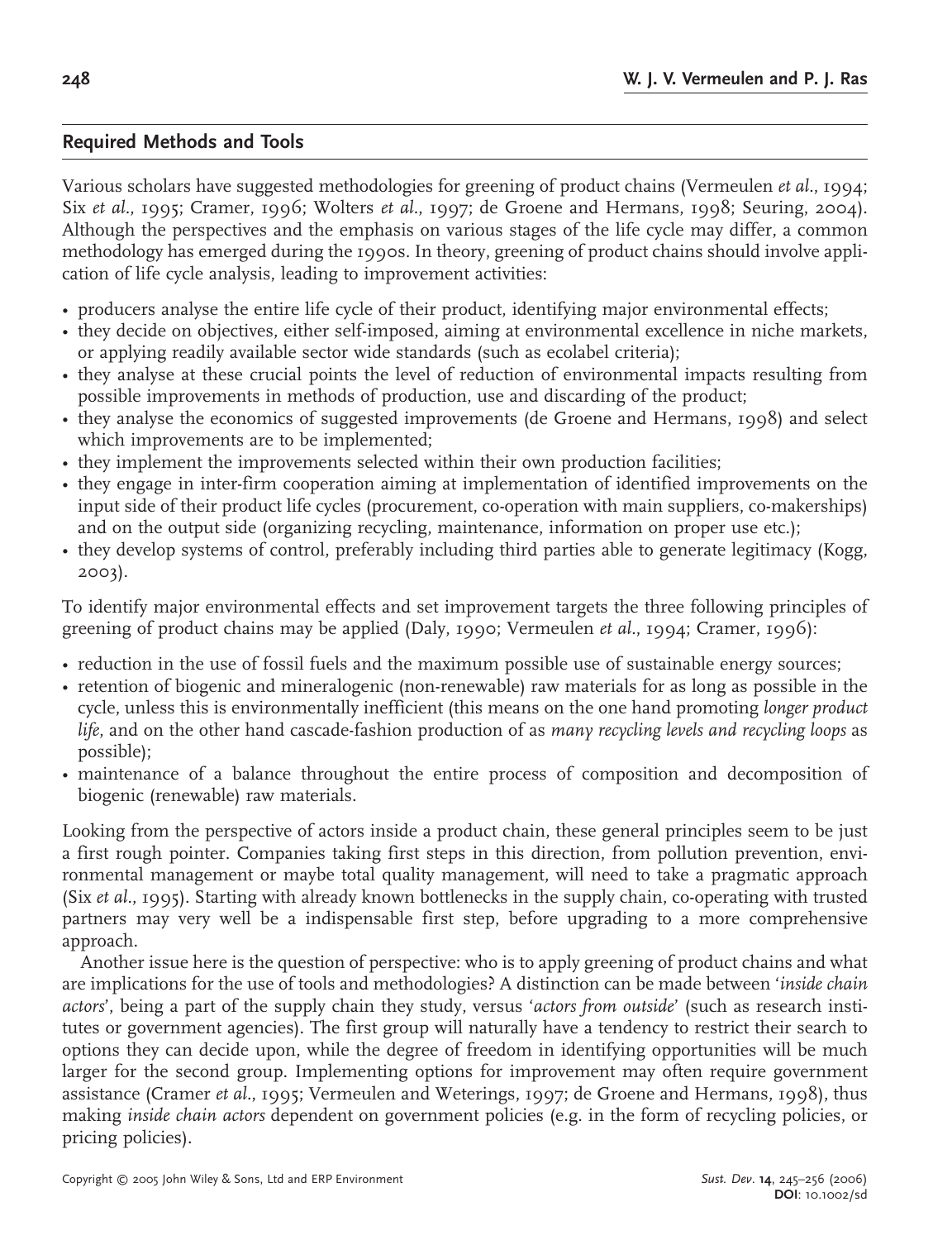Another distinction to be made refers to the position in the life cycle: are products analysed from the perspective of a virgin resources supplier, a raw material producer, an end-manufacturer, a wholesaler or retailer, or even the consumer? For the first two perspectives post-production issues dominate the agenda, ensuring proper use of the substances they provide. From this *substance perspective* looking from the 'input side' or the source of the chain, the environmental impact of the mining of (raw) materials, via production to the final disposal or rather re-use, is studied. The limiting factor here is that the range of applications of a specific substance can be very large.

From the position of end producers and retailers, the focus will be on the end product. From this *product perspective*, at the end of the production phase the environmental impact that occurs throughout all life-stages of the product is taken into account: looking both backwards and forwards through the life cycle. At this stage post-consumer waste management will be more prominent and end producers will be in a position to apply design for environment activities (Brezet and van Hemel, 1997). The limiting factor here for both producers and retailers may be the large number of products they handle: a start needs to be made with the largest volume product they select.

From the consumers' position an even more challenging perspective emerges. Consumers use products to provide certain needs, needs that might be satisfied with entirely different products, thus requiring comparisons between completely different competing life cycle systems. From this *system perspective* life cycle systems may be substituted by others that fulfil the same function (e.g. wooden versus plastic or aluminium window-frames; or use of airplanes versus high speed long distance trains). To get optimal substitution possibilities it might be necessary to take into account the whole life cycle system in which the products function, and to make comparisons. A limiting factor here is that both producers and consumers will hardly do so. For the producers looking at competing systems does not usually represent opportunities for action (but they may analyse competing systems to identify threats from competitors). The consumer will not be able to do so, but here consumer organizations and other NGOs may very well play this role.

# **End Producers' Perspective: Why and How to Do It**

Why would end producers (or retailers) take steps in this direction? Greening of product chains may be expected to be the most fundamental approach in improving environmental performance of commodities and can easily be extended to the social dimension of sustainability as well, taking into account fair prices, stable employment and stable partnership relations with global suppliers (Ytterhus *et al.*, 1999), thus the ultimate consequence of corporate social responsibility (CSR) may very well be the adoption of greening of product chain strategies.

But what's in it for the entrepreneur; what reasons could he have to step into such an uncertain (global) adventure? Scholars give various reasons, some theoretical, some found in research. Many of the early starters have been driven by environmental awareness and corporate social responsibility, often addressing green niche markets. Growing consumer demand has been reported for many classes of products in both Europe and North America, albeit still rather small, but growing niches (Vermeulen, 2002b). More important may be various product and recycling related policies in European countries and development of the EU Integrated Product Policy (Rubik and Scholl, 1999). This Integrated EU Policy for Products (IPP) will probably be based on a mixture of (1) getting the prices right, (2) stimulating demand for greener products and (3) strengthening green production, strengthening the other motives mentioned here.

Simultaneously in the 1990s businesses started to address each other with business-to-business demands on environmental performance, either related to very specific environmental issues, or more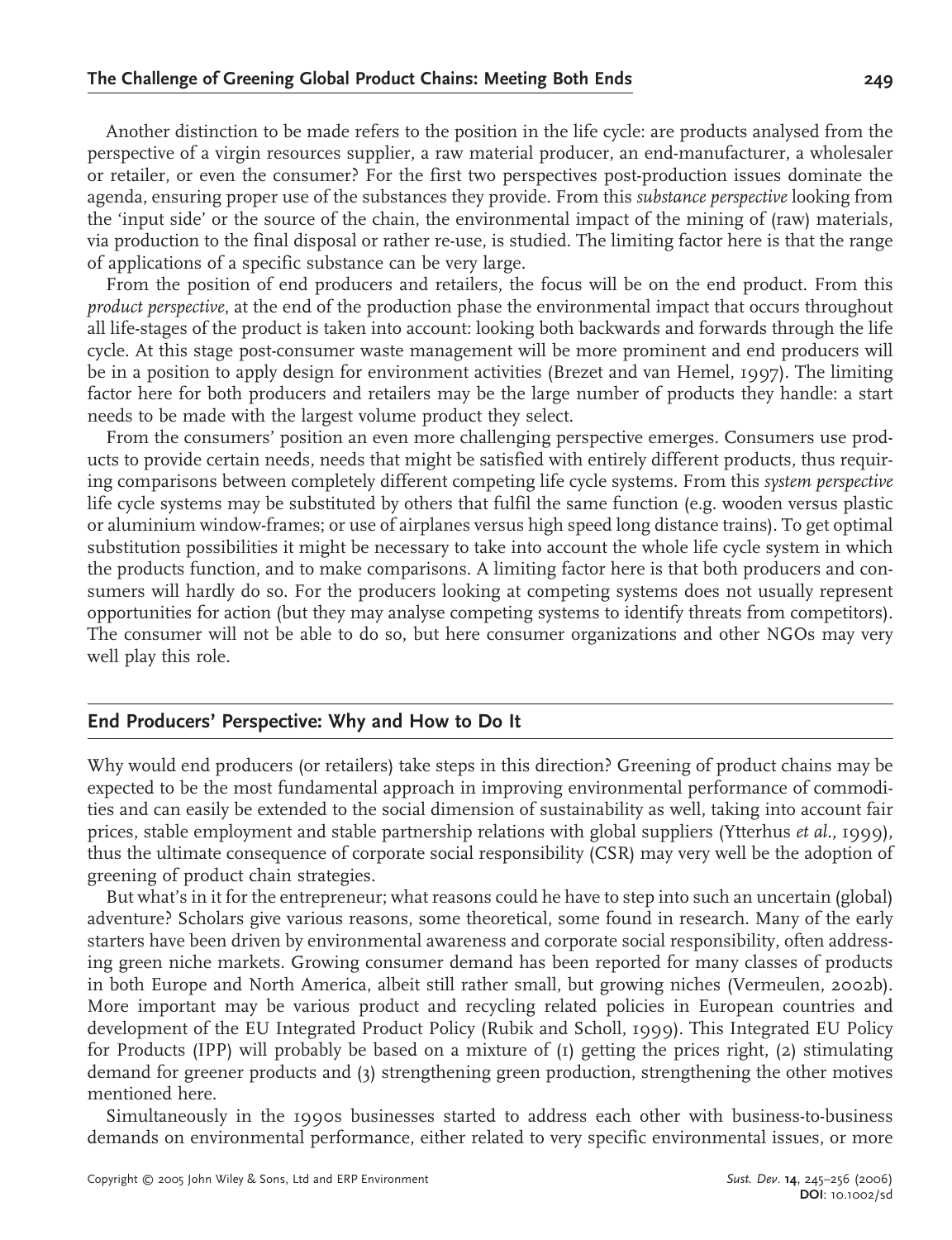generally demanding corporate environmental policies or certified compliance to the ISO 14001 system. There is some debate on to what level a 'multiplier effect' of supplier pressure can be witnessed. Ytterhus reports a strong case, whereas Holt shows that only a few companies actually cease purchasing from suppliers who fail to meet environmental criteria (Ytterhus *et al.*, 1999; Holt, 2004). Ytterhus *et al.* drive the argument even further by stating that business pressures may eventually be more effective in greening production than government intervention (Ytterhus *et al.*, 1999).

Wolters *et al.* point at other (internal) drivers for greening of product chains: possible cost reductions, competitive advantages stemming from improved product qualities and improved reputation and image (Wolters *et al.*, 1997) and reduced liability risks. The process of cooperation itself with chain partners in the greening of product chains also proves to be advantageous: as Chouinard and Brown from Patagonia Inc. stated,

We are now capable of buying off-the-shelf goods when they meet our needs and developing new fabrics when necessary. Our products are better because our designers, rather than making do with commodity fabrics, are involved in the fabric creation process itself. In effect, we became a learning organization with the ability to assimilate new information rapidly and to be innovative in our approach to production (Chouinard and Brown, 1997).

We see many possible reasons, but they are countered by various demanding requirements needed to be successful in the greening of product chains. Looking at the steps in the third section, greening of product chains requires additional expertise and new information needs not yet provided in business as usual. Companies embarking on this uncertain voyage need to skill themselves in new fields of material flow analysis (MFA), substance flow analysis (SFA), life cycle assessment (LCA) and the specialties of production of resources and semi-finished products they use. In addition, they need to collect and handle data on economic impacts throughout the product chain and develop methods for choosing options for improvement, in cooperation with chain partners involved. Such cooperation with suppliers in this field and across the globe may require new socio-cultural skills, because of the economic interests at stake.

Experiences reported in the literature suggest various serious barriers.

- *Motivation.* Both key actors within the initiating firm and the chain partners addressed need to be motivated to take steps. Their motivation will depend on their perception of the urgency of environmental issues, the opportunities in the market and their possibilities to invest human energy in this innovative, but uncertain, voyage. Following Freeman's typology of attitudes towards innovation, we know that innovators and early adopters are generally just a small proportion of the business community.
- *Knowledge and expertise.* As shown above, new forms of expertise and information not yet available to the initiating company about modes of production, their impacts and alternatives are needed (Kessler *et al.*, 2003). Some of the projects discussed in the literature were government supported, providing academic or consultancy advice, which may not always be available to others. Other scholars also stress required internal capabilities (Bakker and Nijhof, 2002).
- *Costs and benefits.* Some estimation of probable costs (of knowledge generation, investments in environmental improvements etc.) and benefits (possible cost reductions, market gains) will be needed for key decision-makers to start up projects in this field (Sinding, 2000). Little empirical exemplary evidence is available about the benefits (profits or market shares). This makes key decision-makers within businesses depend on their experienced judgments on the profitability of greening the product chain. As a consequence, firms may face a fair deal of mistrust and scepticism on this issue when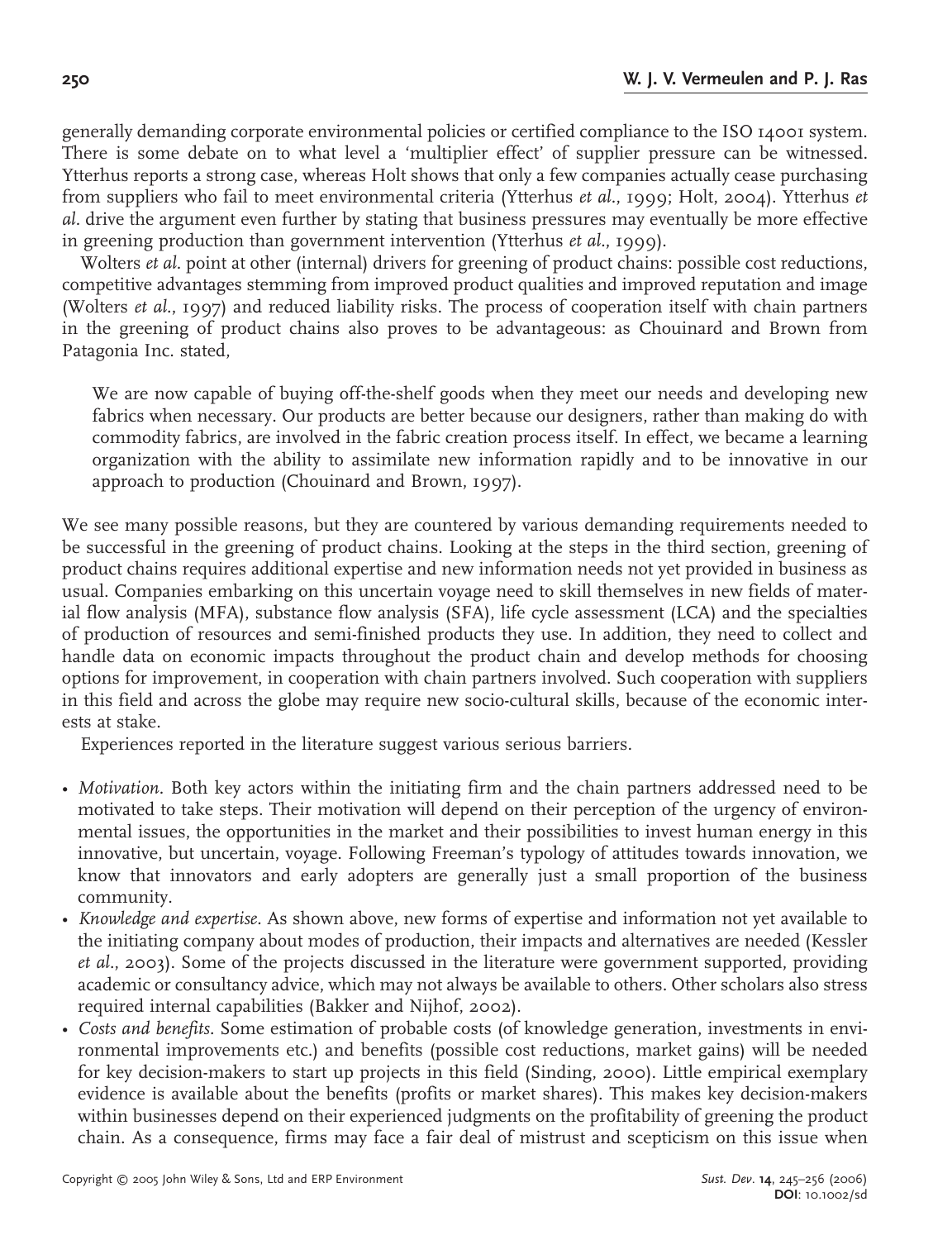they start up co-operation with suppliers. This was shown in an analysis of suppliers' reactions to greening by Body Shop International (Wycherley, 1999).

Seuring adds that for implementation of integrated chain management three issues can be spotted: time, production amounts and complexity. Time is needed to design and operate products and production networks. Significant amounts of fibres and clothing are needed (in this case) to allow economies of scale to be used. Complexity arises from the management of the chain, which places far greater demand on the focal companies and the supply chain partners than is the case in conventional textile chains (Seuring, 2004).

- *Power.* Working in product chains may vary in its form of interaction from close cooperation (partnerships, coaching, co-makerships) to simply employing market power (selecting suppliers, threat of ceasing purchase). Small companies or companies being just one of the many clients of their supplier may not have much power down their supply chain, making them dependent on the willingness of others (de Groene and Hermans, 1998; Holt, 2004).
- *Trust and continuity of supplier relations.* Continuing the argument above, businesses tend to profit from durable relations with at least a selection of their suppliers: costs of putting pressure down the product chain may be higher than the uncertain benefits.
- Anonymous markets. Going down the global product chain, producers may very well get lost in anonymous links in the chain. In many product chains wholesalers buy, store, mix and maybe speculate with stocks of raw minerals, agricultural products (such as cotton, coffee and meat) or semi-finished products (such as fabrics). This makes it hard to track down the original producers.
- *Perception of consumer demand.* Greening of product chains only makes sense if the products can compete in the marketplace. Green markets are emerging in both Europe and North America, but despite promising growth figures most green product markets are still small niches (Kessler *et al.*, 2003; Doherty, 2004), making producers sceptical. Wycherley, in discussing experiences of Body Shop International (BSI), showed that very few customers of their suppliers were really interested in 'green' products, making their suppliers hesitate to cooperate (Wycherley, 1999).
- *Lack of political support.* Government policies in the field of green products (eco-labelling, pricing, standards, voluntary agreements etc.) (Cramer *et al.*, 1995), extended producer responsibility (Vermeulen and Weterings, 1997), waste management and recycling policies prove to be supportive for the cases described in the literature, but the other side of the coin is that lack of policy, due to unwillingness or long procedures, may also hamper initiatives where political support is needed (de Groene and Hermans, 1998).
- *Institutional barriers in international trade.* Last but not least, various types of trade barrier (import tariffs and non-tariff barriers such as quotas and specific product requirements) may form an obstacle for global trade of green products. According to the World Bank there is a shift toward high-value perishable commodities such as fresh fruits, vegetables, meats and fish (World Bank, 2004, p. 115). However, with this have also come consumer concerns over food safety and this has led to an array of rules, regulations and standards. An entrepreneur could explain this as barriers constraining the free flow of business. However, according to Nieman *et al.* such barriers should be seen as opportunities (Nieman *et al.*, 2004, p. 75).

# **Resource Suppliers' Perspective: What is In It for the South?**

Greening of product chains has mainly been proposed by scholars in Western countries, being triggered by either taking full responsibility as 'enlightened' entrepreneurs, or responding to external pressures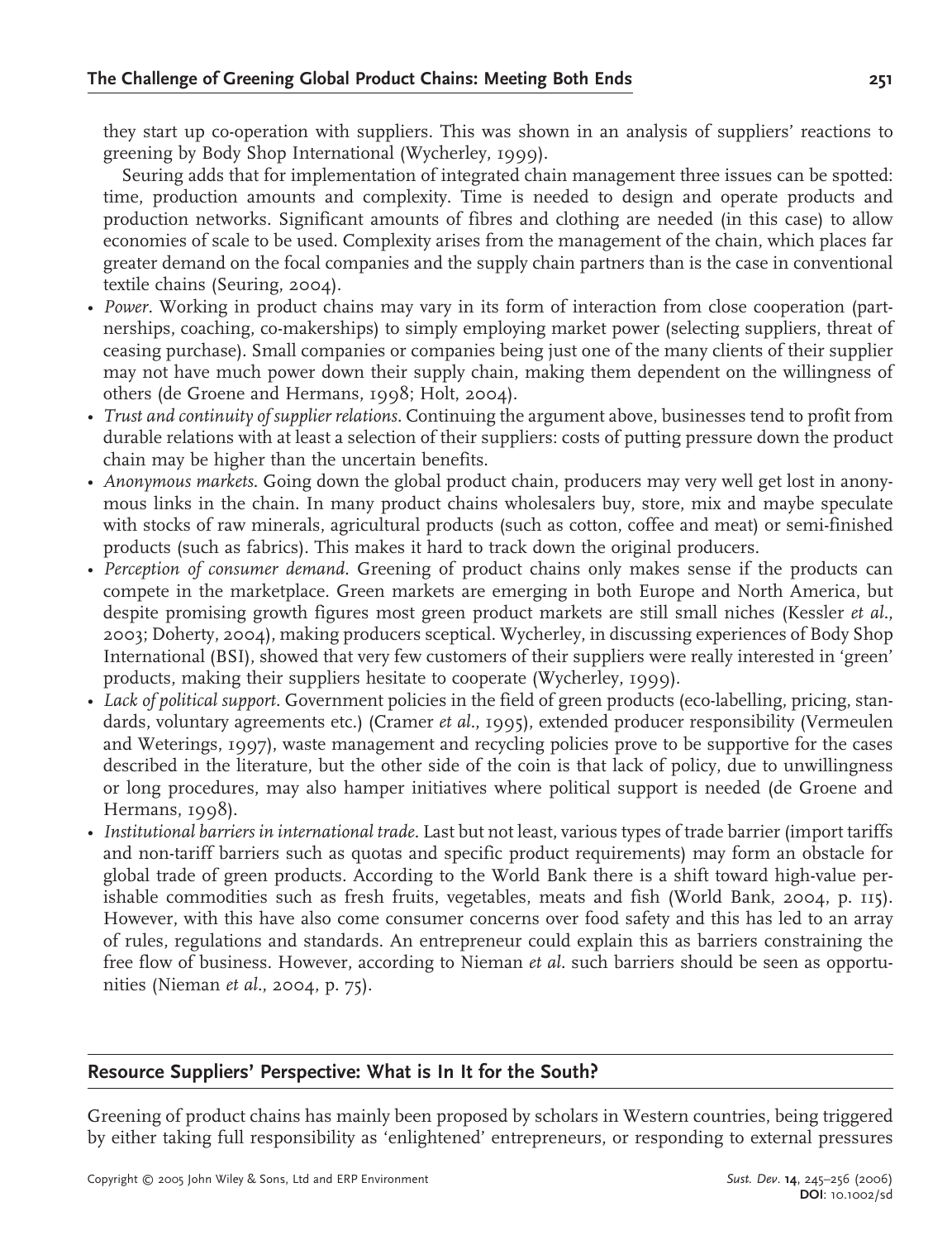(Kogg, 2003). Only a few reports are available on benefits as perceived by supply chain partners at the resource site. Further study would be fruitful at this issue. However, some remarks can be made here. Self-interest for downstream suppliers has been identified at both the individual level and the collective level.

Obviously, both environmental and health benefits may be strong drivers for participating in greening of product chains. One of the few examples, a project on 'sustainable chain management' of cotton in Benin, shows clear proofs of perceived benefits. Starting from 1996 efforts have been made to organize an organic cotton chain, supplying organic cotton to the European market. Participating in this program implies higher costs and reduces yields, but also a 20–30% premium compared with conventional prizes for producers. A quote of one these farmers illustrates their perception of benefits:

We used chemicals on our cotton crop and we had higher yields than now, but we were often sick, and had to spend some of the money we earned on medicine... This season I grew cotton without any chemical fertilizers or pesticides. We used palm oil cake, ash and cattle manure as fertilizer and we put organic matter back into the soil through cotton leaves (Kessler *et al.*, 2003).

Farmers were motivated to adopt organic cotton growing primarily because it is less damaging to their health. Changing towards organic cotton also reduces financial risks for farmers, because the Benin national organization for organic farming, the OBEPAB,<sup>1</sup> is active in establishing cooperation in the product chain towards Dutch partners. This approach empowers the many very small producers in international trade by means of collaborative action, thus reducing the risk of not being able to sell the product for a good price (Kessler *et al.*, 2003).

In addition, benefits of greening of product chains can also be found at the collective level. Business leaders must respond to growing concerns about pollution, but both the environment and corporate coffers can be green. When producers hear these statements and read articles with content such as 'is your weekly shopping just a trolley of pesticides' they should pay serious attention. Consumers along the supply chain centre their expectations on organics, food safety, fair trade, choice and lower prices. For example, in South Africa, one worrying aspect for the industry is that a poor or unsafe product, if tracked back to a local grower, not only tarnishes the reputation and reduces the prospects of future marketing for that grower as an individual producer, but may easily prove to be the one rotten apple that spoils the basket (van Hooven, 2004). In the light of South African economic priorities to become a global player and make a contribution to the NEPAD growth figure, it will have to meet the European standards in adopting of modern supply management techniques and stimulate public–private collaboration (Jaffee, 2003). Should the South African market respond in meeting the requirements it will remove the rotten apples and become a sustainable market with the potential to grow, and gain a competitive advantage in the 'going green makes good business', for example the wine industry in South Africa. The wines produced in South Africa are well renowned in countries such as the United Kingdom, Germany, Netherlands and Canada (Erler, 1998) and have received various international awards and recognitions, even though they have not yet implemented ISO 14001 but intend to do so in the future. For the South African wine market this future is very short as the global wine industry has recently begun to investigate voluntary environmental initiatives, such as ISO 14001 environmental management systems (EMSs) or industry based guidelines (Knowels and Hill, 2001). One of South Africa's competitors in the global wine market, New Zealand wineries, have attained eight ISO 14001 certifications. In response to New Zealand and other global trends the South African wine industry has developed an industry-wide, voluntary environmental initiative called Integrated Production of Wine (IPW), which

<sup>1</sup>OBEPAB stands for Organisation Béninoise pour la Promotion de l'Agriculture Biologique.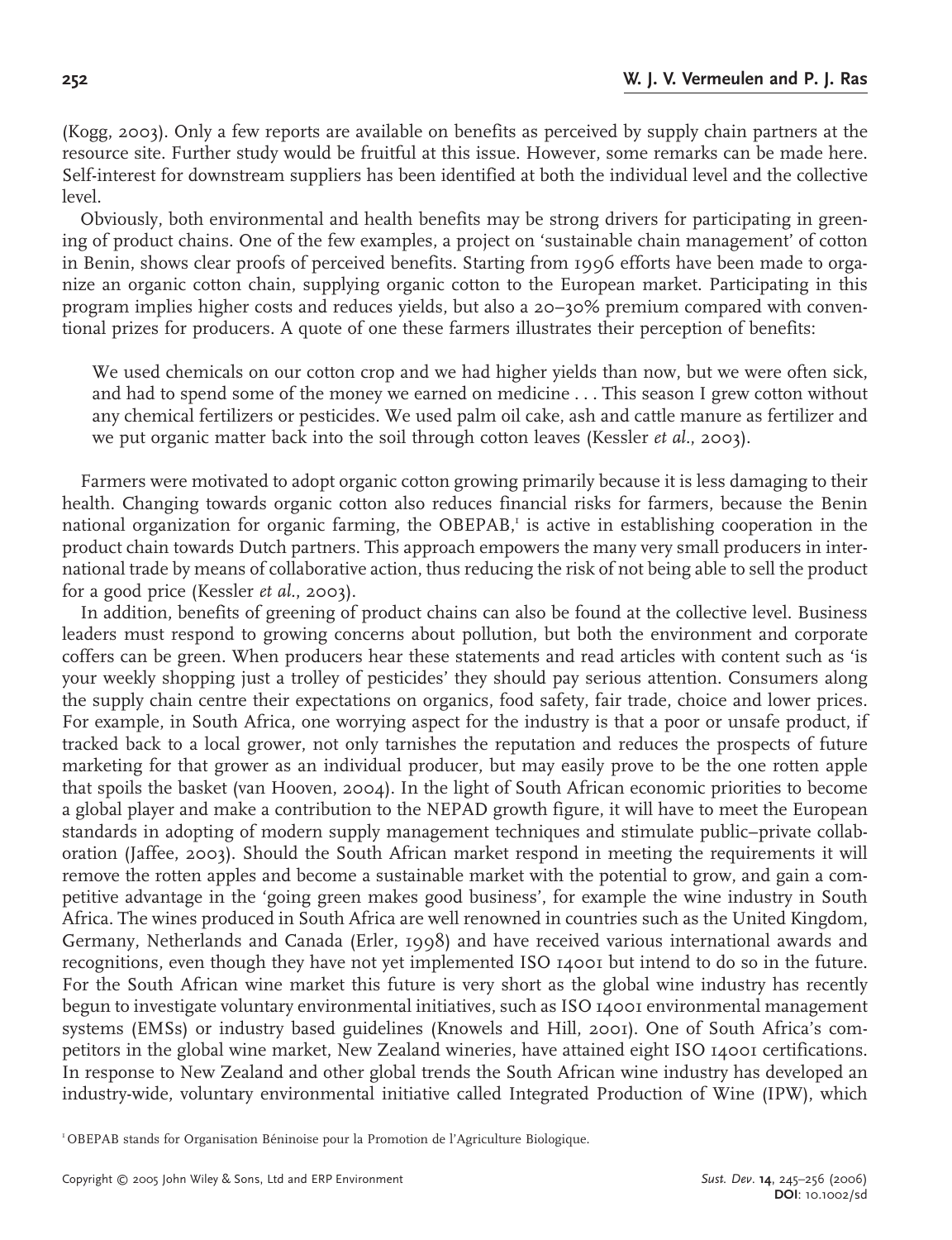aims to improve the environmental performance of the entire industry and plan for the future of the industry (Knowels and Hill, 2001).

This type of development on the resource side is not yet, but might possibly very well be, linked with developments on the demand side of product chains.

# **Some Experiences with Global Greening Product Chains**

Most of the cases discussed in the literature cited here have their limitations. Product chains can be long, both in numbers of actors and in distances covered, connecting companies engaged in mining of raw materials or growing crops, through various steps of transformation into semi-finished and finished products, transferring these products to consumers and finally covering actors working on disposal or recycling. Almost all cases reported discuss limited steps backwards or forwards into the product chain: just one supplier back or organizing recycling with domestic partners. We have already mentioned the debate about a possible multiplier effect (Ytterhus *et al.*, 1999; Holt, 2004). Hardly any examples of cross-globe greening of product chains have been discussed in the scientific literature yet, although appealing examples exist in practice. Examples of cooperation in the product chain all the way back to the production of raw materials in developing countries or countries in transition can be found in the palm oil chain, the cotton chain and the paper chain. Some of these examples of global greening of product chain partnerships were discussed at the Johannesburg Summit in 2002 and were granted the World Summit Business Awards for Sustainable Development Partnerships by the International Chamber of Commerce (ICC) and the United Nations Environment Program (UNEP). One of these is the partnership of Axel Springer, Norske Skog, UPM-Kymmene, 8900 Norwegian wood owners, Otto Versand, WWF and Greenpeace Russia with the meaningful title 'Newspapers that know their trees' (ICC, 2004). Experience shows that such projects become powerful if actors from outside the product chain look over the shoulders of the chain partners. Environmental NGOs with their critical attitude may contribute to legitimizing the project to the consumer and general public (Vermeulen, 2003).

Going global in greening the product chain may pose additional barriers to those already mentioned above, but most of these barriers may be extra high in the case of greening of global product chains. Two examples may illustrate this (Bergenhenegouwen and Buysrogge, 1997).

The first example is a clothing chain store, Peek & Cloppenburg, that participated in a government project aiming at greening the assortment in retailing. About 70% of the clothes sold are produced in South-East Asia, coming through a complex network of home-workers, agents and anonymous markets to the Netherlands. A general life cycle analysis of their products showed that roughly one-third of the environmental impacts were linked with the first part of the product chain (before refining of the fabrics), one-third in the stage of refining the fabrics and one-third in the subsequent stages (factory tailors, retail and use). Agents and factory tailors did not cooperate in giving information or cooperate in identifying opportunities for improvement. In their analysis Peek & Cloppenburg could not 'look' beyond the fabric wholesalers and refiners. This forced them to restrict their selection of improvements to options inside Europe. Some of the improvements selected are reduction of use of hydrogen peroxide in washing and bleaching, 30% reduction of dye containing water emissions and reduction of cutting wastes in tailoring. With this selection of improvements they started to assess and selected their suppliers (existing and new), progressing with 'declarations of intent' with selected suppliers. Research revealed that consumers do not yet link clothing with the environment, so they decided to add tags to the clothes with explanations about their efforts in reducing environmental impacts.

The second example is a Dutch top quality brand shoe producer, Van Bommel, which started a greening of product chain project in the mid-1990s, also participating in a government program on recycling.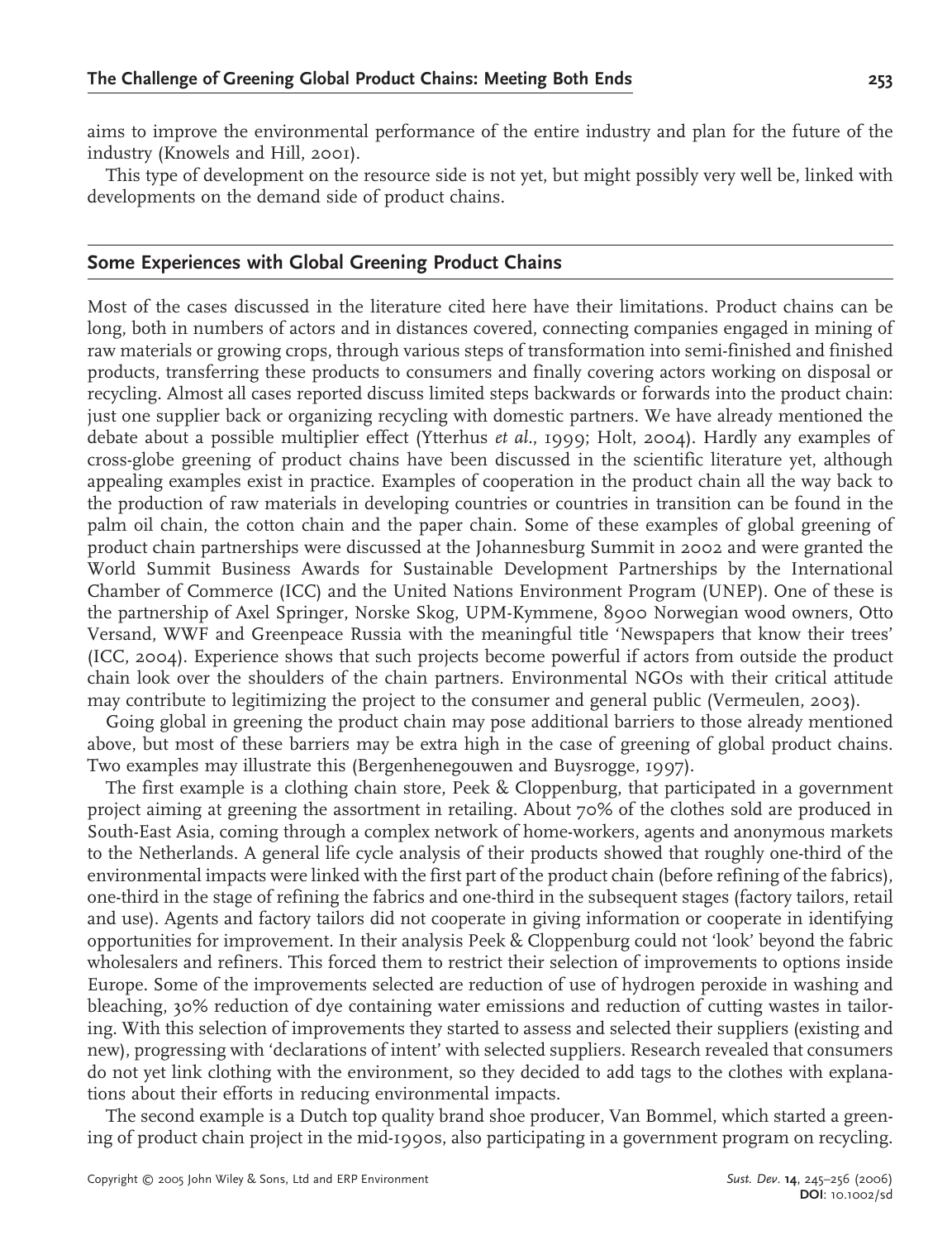This medium sized company is one of the last remaining shoe producers in the Netherlands, with a market share of 2%. Suppliers in various European countries and India supply leather. They know all their suppliers. In a quick life cycle analysis, after an initial general literature study, all suppliers were addressed with a questionnaire. The Indian supplier refused to co-operate and wanted to stop this dialogue with Van Bommel by just writing down an official declaration on paper stating that they produced clean (without any proof). They saw the request as a typical Western interference and wished to protect their secret 'family recipe'. First, Van Bommel started to look for alternative, more cooperative Indian suppliers, but without success. Later, the managing director himself personally visited the supplier, convincing him of their common interest. His site visit, a declaration of intent about cooperation and the involvement of an independent, international assessment organization persuaded the Indian supplier to adopt a more cooperative attitude. In addition, Van Bommel offered to pay costs of assessment of the supplier's performance by the international assessment organization. For the entire product chain 31 potential improvements were selected, 20 being implemented, some also in India. After the initial hesitation positive local effects on employment and coaching on efficiency improvement contributed to a positive attitude of the Indian supplier. Consumers were in this case also informed by using an eco-label and information tag.

Both examples are an illustration of the various barriers and efforts in dealing with them. Both anonymous markets and distant intermediaries may be unwilling to cooperate with isolated greening initiatives. Cultural differences with respect to acceptance and perception of responsibility for sustainability issues may hinder both the analyses and the intended cooperation in implementation. Using market power may in many cases proof to be ineffective. The Van Bommel case shows the importance of personalizing the product chain. This is probably a reason why many of the examples of global greening of product chains come, in contrast to these two examples, from the fair trade market. The challenge is however to transfer these experiences to mainstream markets.

# **Research Agenda**

Concepts of greening of product chains emerged over a decade ago. Methods and tools needed to be developed and tested. Producers have (with and without governmental support) tried to build their own business cases. Scientific literature about these methodologies and about dominant factors in success and failure is still very limited. In particular, cross-globe efforts in the greening of product chains are scarcely described. Global green product chains may be seen as the direct physical and social lifelines in the globalized economy. Sustainable development may in practice be advanced via the routes of government policy and supranational cooperation, being a long and complex route of negotiation. However, in addition, greening of product chains as the direct physical and social lifelines between (Southern) resource suppliers and (Western) consumers may offer a much more direct (i.e. effective) form of sustainable development via the global market.

Ongoing scientific research may contribute to the number and effectiveness of greening of product chain initiatives. It requires cooperation between opposite sites of the product chains and cooperation between businesses and science. Various approaches have been developed throughout recent years, yet availability of empirical data on green global product chain cases in practice is still meagre. An important reason for this is the closed nature of product chains, which makes it difficult for researchers to gain access to an entire product chain. Most case studies that have been conducted so far are aimed at one key player (usually the *focal company*, Seuring, 2004) in a specific chain, revealing only a small part of it. Many studies focus on the description of material flows in product chains and on economic assessments, this mainly being an academic exercise. Some scholars however commit action research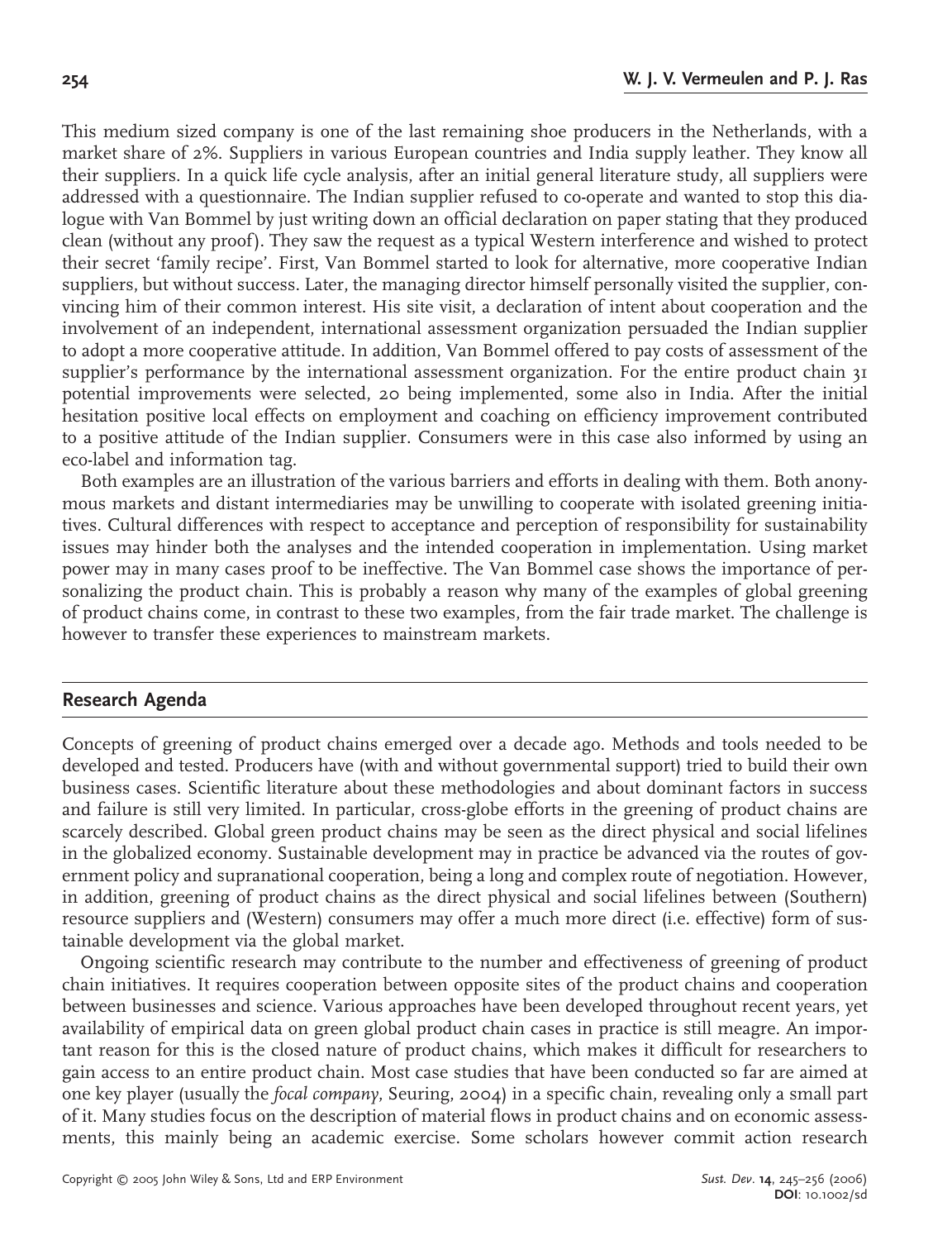approaches, closely working with focal companies on the demand side of the product chain. Very few have yet analysed the social process of these forms of inter-firm collaboration. One of the reasons for meagre practice is that establishing global collaboration all the way to resource suppliers in developing countries is very difficult.

Yet, cases of evidence are emerging for which it seems at first sight viable to analyse the entire chain. As we also discussed in developing countries, as we discussed for the case of wine production in South Africa, industry has started its own programs to structurally control the product's quality. However, such developments have not yet been linked with trends in greening products on the demand side in Europe.

This brings us to a research approach that is a mix of a *case analysis*, a *descriptive study* and *action research*. We can analyse specific product flows between a developing and a developed country, representing both supply and demand sides. Using a descriptive product chain analysis of such product chains and exemplary cases of established global green product chains, action research might be conducted, identifying opportunities and potential barriers as perceived by businesses on both sides of the product chains.

Such an approach may add to better understanding of the management of these global greening initiatives, analysing the forms of cooperation and promising ways of dealing with the barriers identified in this article. Cases of successes (both ecologically, socially and economically) documented in detail may serve as illustrative examples, persuading others to join in this voyage.

### **References**

- Bakker FD, Nijhof A. 2002. Responsible chain management: a capability assessment framework. *Business Strategy and the Environment* **11**(1): 63–75.
- Bergenhenegouwen L, Buysrogge G. 1997. Grenzeloze ketens? Onderzoek naar de (on)mogelijkheden van integraal ketenbeheer in de internationale context. *Environmental Studies*. Utrecht University: Utrecht.
- Brezet H, van Hemel C. 1997. *Ecodesign: a Promising Approach to Sustainable Production and Consumption*. United Nations Environment Programme: Paris.
- Chouinard Y, Brown MS. 1997. Going organic: converting Patagonia's cotton product line. *Journal of Industrial Ecology* **1**(1): 117–129.

Cramer J. 1996. Experiences with implementing integrated chain management in Dutch industry. *Business Strategy and the Environment* **5**(1): 38–47.

Cramer JC, Kok MTJ *et al.* 1995. Government policies to promote cleaner products. *Journal of Clean Technology and Environmental Sciences* **4**(3): 191–200.

Daly HE. 1990. Toward some operational principles of sustainable development. *Ecological Economics* **2**(1): 1–6.

- de Groene A, Hermans M. 1998. Economic and other implications of integrated chain management: a case study. *Journal of Cleaner Production* **6**(3/4): 199–211.
- Doherty B. 2004. How fairtrade companies combine both social and business goals in highly competitive markets a case study of the Day chocolate company. The 2004 International Sustainable Development Research Conference, 2004, Manchester.
- Erler J. 1998. How important is the UK market for South African wine? *Wynboer* March: 58–59.
- Esty DC. 1999. Making trade work for the environment. In *Environmental Management Readings and Cases*, Russo MV (ed.). Houghton Mifflin: Boston, MA; 143–152.
- Frankl P. 2002. Life cycle assessment as management tool. *Handbook of Industrial Ecology*, Ayers RU, Ayers LW (eds). Elgar: Cheltenham; 530–541.
- Holt D. 2004. Managing the interface between suppliers and organizations for environmental responsibility an exploration of current practices in the UK. *Corporate Social Responsibility and Environmental Management* **11**(2): 71–84.

International Chamber of Commerce (ICC). 2004. http://www.iccwbo.org/home/icc\_unep/axel\_springer.asp [21 June 2004].

Jaffee S. 2003. *From Challenge to Opportunity: the Transformation of Kenya Vegetable Trade in the Context of Emerging Food Safety and Other Standards*. World Bank: Washington, DC.

Kessler JJ, Romijn B *et al.* 2003. *Reciprocity in Sustainable Development*. Royal Tropical Institute (KIT): Amsterdam.